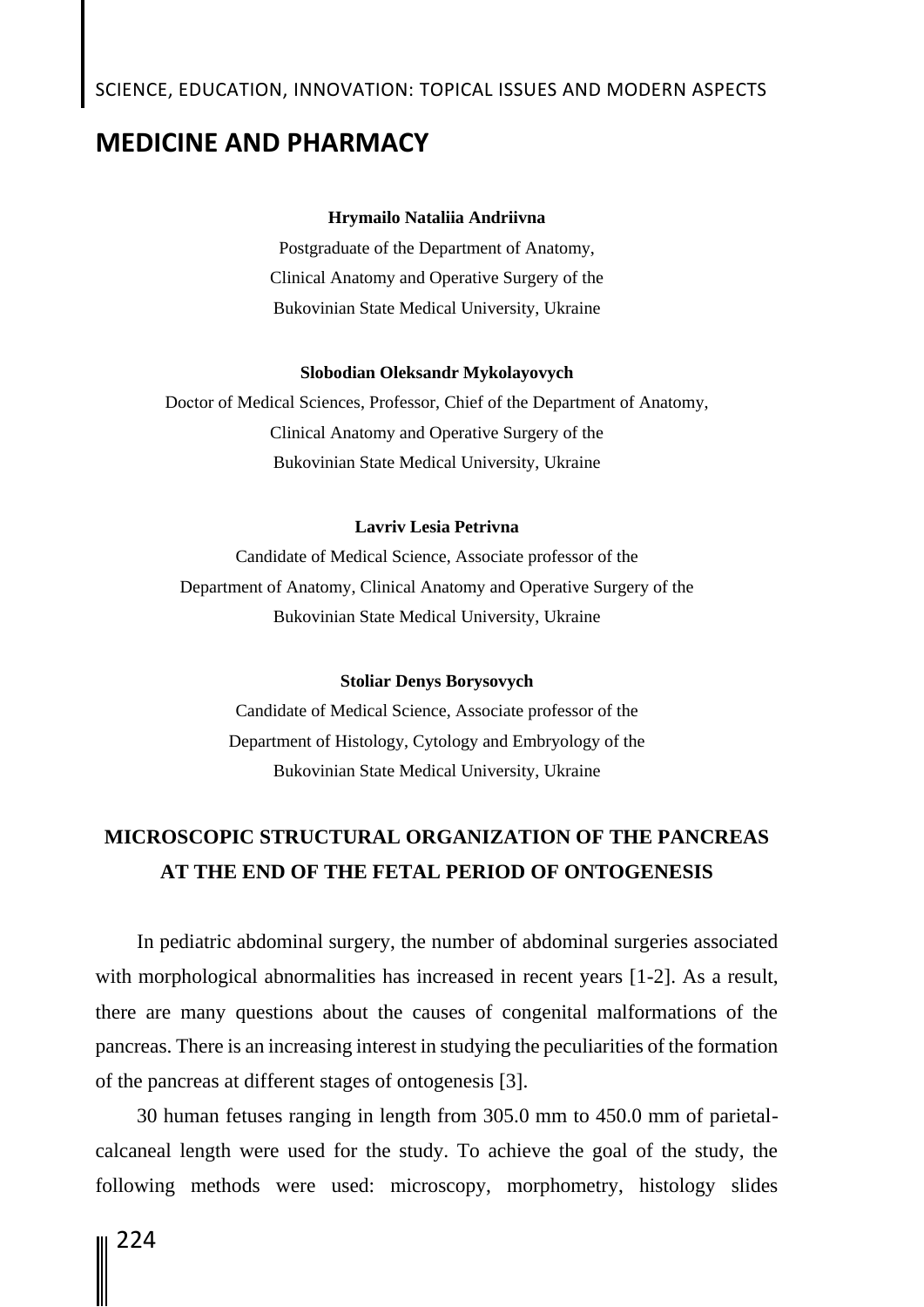preparation of the pancreas of human fetuses with their subsequent staining with hematoxylin and eosin.

In the third trimester of fetal development of the pancreas continues to increase markedly in its mass. The organ has already undergone the formation of the architecture of a complex alveolar-tubular gland, but the processes of morphofunctional differentiation of the stromal, vascular components, and the parenchyma of the pancreas are still ongoing. Particularly active in the process of differentiation are the cells of the exocrine and endocrine parts of the parenchyma of the pancreas.

On histological slides of the pancreas, the already formed lobular structure was observed. The capsule is thin, represented by connective tissue, tightly fused with the visceral peritoneum.

On the periphery of the pancreas, under the capsule, there is still a thick layer of connective tissue. There are a large number of blood vessels in it and a few blindly finished anastomotic tubules lined with a single layer of cubic epithelium are found.

The thickness of the interlobular connective tissue between the already formed lobules of the pancreas, compared with earlier stages of development, decreases significantly, and the overall size of the lobes increases accordingly. The number of collagen fibers and their acidophility increases in the interlobular connective tissue.

In blood vessels, both arterial and venous, the lumen is irregular. In the wall of these vessels, all three of their membranes are differentiated: adventitia, media, and intima. In the wall of the arteries in the tunica intima already has a formed layer of endothelial cells and an inner elastic membrane.

The main duct of the pancreas is externally surrounded by a massive layer of loose connective tissue, which increases the number of collagen and elastic fibers and cells of the fibroblastic row. Its wall is formed by two layers. Inside it is lined with a single layer of cylindrical epithelium, among which there is a small number of goblet cells and endocrine cells, and outside is its layer of loose connective tissue.

At the end of the fetal period of ontogenesis, the lobular structure of the pancreas is already well expressed, the total number of lobules and their total size